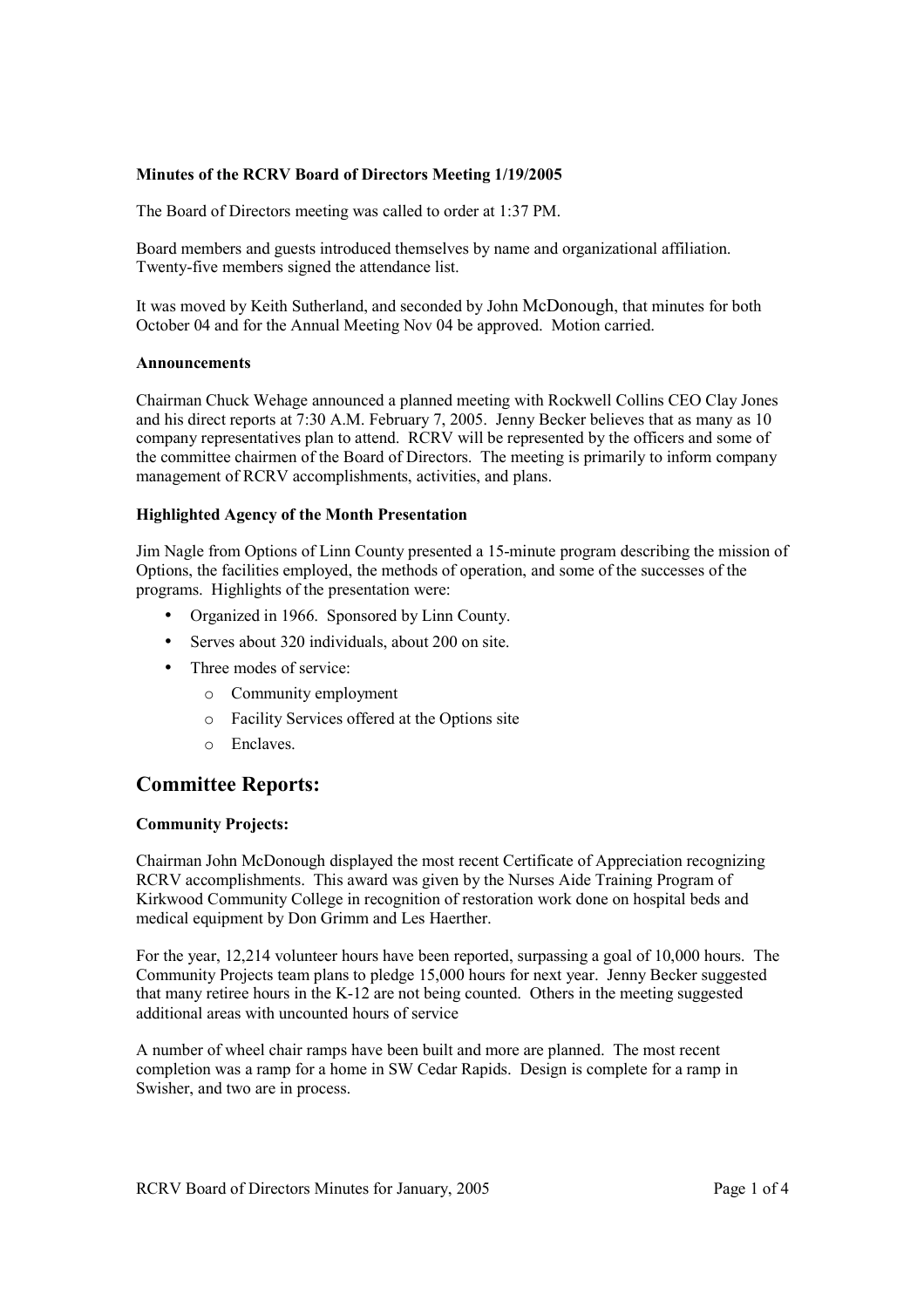RCRV received an award from the Kirkwood Nurses Aide training program for repairs to hospital beds and other equipment used in that program. Don Grimm and Les Haerther performed the work.

The team is to design and build 15 pair of stilts to be used in a program at Van Buren Elementary School.

Grant Wood Area Education Association, through the joint efforts of Ann Griffin and Heidi Soethout, has obtained a \$5000 grant from the Greater Cedar Rapids Foundation to start a program with Linn County Corrections for building both "Low Tech" and "High Tech" devices to use in special education programs. "Low Tech" devices are simple adaptations of everyday materials in a straightforward manner. "High Tech" devices are primarily designs created by RCRV participants and documented by design drawings on the RCRV Website.

There is a pending request to reupholster two medical exam tables.

Mike Wilson is to address a local church group giving a description of the mission and the specific accomplishments of RCRV, requested by Tom Ryder.

# **Communications:**

Rod Thorpe reported that the January newsletter has been published and will shortly be distributed. It is available on the RCRV website.

#### **Data Base:**

Report was written by Jim Klein and presented by Bill Ellis. The data base has been updated to include new Board of Directors members and Rockwell Collins senior officers. Wilma Shadle provided a list of deceased members from local obituaries, and those names have been removed. A modification to identify union affiliation of members is not yet complete.

### **Red Cross:**

Katie Hauck reported that March is Red Cross month. March 5th is designated as CPR Saturday. Training in administering adult and infant/child CPR will be offered at the Grant Wood AEA facility.

#### **Sixth Judicial District:**

Charles Wehage reported that the Tama facility is to help make stilts in support of the Van Buren School project. Other Sixth District facilities plan to participate in other Grant Wood AEA and RCRV projects.

# **RSVP**

Sara Case thanked RCRV for the article describing their program in the latest RCRV Newsletter. Sara acknowledged an earlier discussion of the need for better reporting of hours, and announced that the RSVP web page and newsletters will emphasize the importance of reporting RCRV hours.

#### **Heritage Agency on Aging:**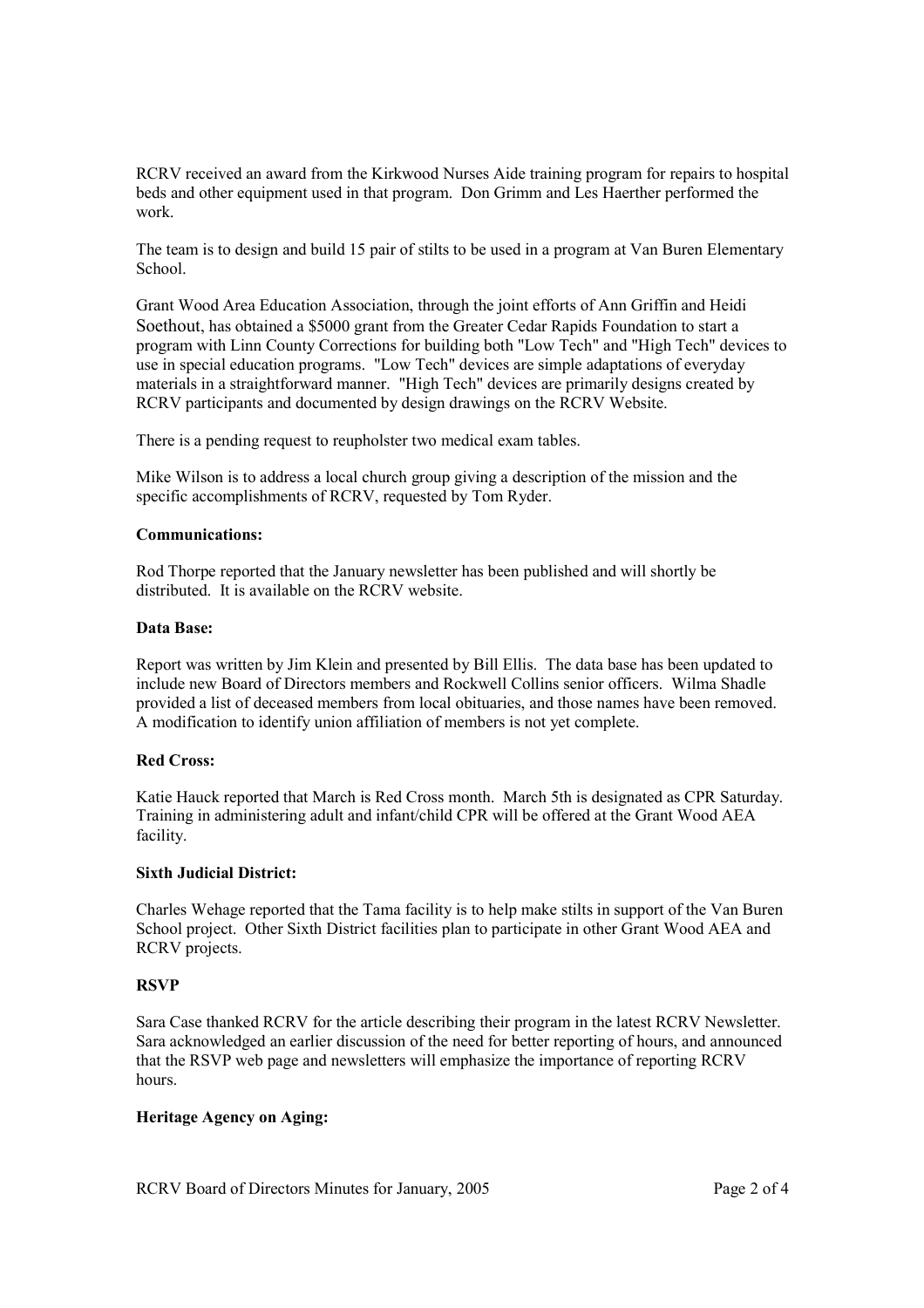Linda Dearinger reported that Jack Hotchkiss is looking at various technology items for applicability to Heritage use. Jack is now serving as vice chairman of TRIAD.

# **Four Oaks:**

Linda Dearinger reports that children at Bridge and at Jane Boyd will offer a program Saturday, February 26, at 2:00 P.M. as part of Black History Month. Four Oaks is starting a liaison with Home School children, specifically to participate in Lego program, and is looking for other ways for children to employ their talents.

# **Aging Services, Inc.:**

Carol Luth reported that Aging Services is opening a Milestones facility in Marion, March 1. To increase participation in the Senior Home Safety Inspection service, plans are being made to include a flyer in water bills. Sharply increased participation may increase the need for inspector voluneers. Carol also reported that Jennifer Robinson has been appointed as the new Chore Coordinator.

# **Rockwell Collins:**

Jenny Becker reported the following:

- Monday, February 7, Clay Jones will meet with RCRV representatives at 7:30 A.M. Barry Abzug, Ron Kirchenbauer, and other senior management representatives will attend.
- Kay Fisk is appointed coordinator for Hands Across America programs with Rockwell Collins employees.
- The state Lego League competition will be held Saturday, January 22, at Ames.
- The Future Cities competition is scheduled Saturday, January 29.
- Engineers week is February 20 through 26. Volunteers are needed:
	- o Children's Museum Saturday, February 19.
	- o Lindale Mall Sunday, February 20.
	- o Introduce a girl to engineering February 22 and 24.
	- o Science Station February 26

# **Heart of Iowa:**

Myrna Loehrlein announced that the Commemorative Mural honoring Pat Marshall is nearly complete. Heart of Iowa has some new opportunities for RCRV volunteers in the coming weeks.

Heart of Iowa is funded as a program for mothers, not directly for children. Funds are not currently available for funding for a therapist. Several suggestions were offered by other members of the Board.